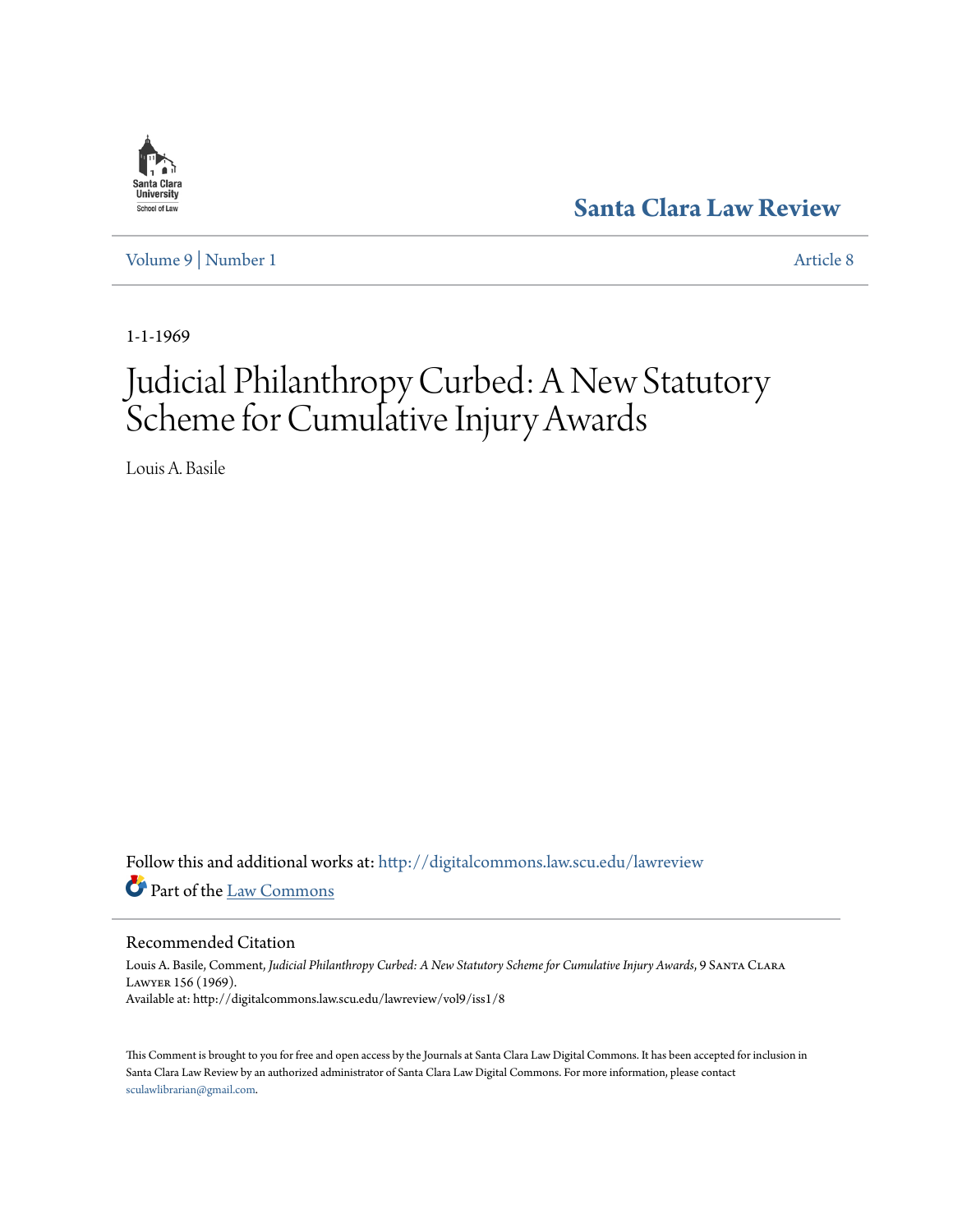# JUDICIAL PHILANTHROPY CURBED: **A NEW** STATUTORY **SCHEME** FOR CUMULATIVE INJURY AWARDS

While California courts have long harbored a penchant for reviewing workmen's compensation cases, $<sup>1</sup>$  the current generation of</sup> decisions indicates that the acknowledged liberal trend is rapidly accelerating. In the eight year period 1960-67, for example, the Supreme Court of California reviewed twenty-six claims for compensation and favored the employee in twenty decisions.2 The courts' "incredible liberality of interpreting and applying the fair provisions of a well-written statute" has often resulted in nullifying legislative intent and granting the claimant the benefit of every possible doubt about the facts.' Perhaps the best example of the courts' philanthropic interpretations is a recent series of "cumulative injury" cases.<sup>4</sup> Collectively these decisions have classified similar physical harms as either specific injuries,<sup>5</sup> cumulative injuries,<sup>6</sup> or occupational diseases<sup>7</sup> in the attempt to avoid the lapse of the limitations period<sup>8</sup> or to qualify for subsequent injury benefits.<sup>9</sup> In-

2 *See, e.g.,* Zeeb v. WCAB, 67 Cal. 2d 496, 432 P.2d 361 (1967); McCoy v. **IAC,** 64 Cal. 2d **82,** 410 P.2d 362 (1966); Walters v. IAC, 57 Cal. 2d **387,** 369 P.2d **703** (1962) **;** Fibreboard Paper Corp. v. IAC, **57** Cal. 2d 844, **372** P.2d 321 (1962) ; *contra,* Argonaut Ins. Co. v. IAC, 54 Cal. **2d** 740, **356** P.2d **182** (1960).

**8** Hanna, *California Workmen's Compensation 1918-1968: A Brief Review and Evaluation,* 3 **LINCOLN** LAW REV. 89, 96-97 (1967).

**<sup>4</sup>**Dow Chemical Co. v. WCAB, 67 Cal. **2d** 483, 432 P.2d 365, **62** Cal. Rptr. **757** (1967); De Luna v. WCAB, **258** A.C.A. 271, 65 Cal. Rptr. 421 (1968); Miller v. WCAB, 258 A.C.A. 589, 65 Cal. Rptr. **835** (1968); Fruehauf Corp. v. WCAB, 68 A.C. **591,** 440 P.2d 236, 68 Cal. Rptr. 164 (1968).

**5** For purposes of workmen's compensation law a specific injury was unclassified as such. An injury is defined as any injury or disease arising out of the employment. **CAL.** LAB. **CODE** § 3208 (West 1955).

**6** An authority in the field of workmen's compensation has defined a cumulative injury as that which may result from the accumulated effects of overwork or from long-continued exposure to tension and strain. Where there is such an extended exposure, the result is regarded as one continuous cumulative injury. 2 W. **HANNA, CALIFORNIA LAW OF EMPLOYEE INJURIES AND WORKMEN'S COMPENSATION** § **11.01 (2)(c)** (1967).

**<sup>7</sup>**Although no concrete definition has ever existed for occupational disease, it is generally considered to be any disease arising out of and occurring in the course of employment and caused **by** the employment. **CALIFORNIA CONTINUING EDUCATION OF THE BAR, WORKMEN'S COMPENSATION 171 (1963).**

**<sup>8</sup>**In California, a disabled employee must file all claims for compensation within one year from: The date of injury, the expiration of any period in which he received disability payments, or the last furnishing of any benefits provided **by** way of medical

**<sup>1</sup> A** noted commentator has remarked that, although California has enacted the most restrictive workmen's compensation statutes in the country, its court decisions on compensability are more liberal than any of the other states. 2 W. **HANNA, CAL-IFORNIA LAW OF EMPLOYEE INJURIES AND WORKMEN'S COMPENSATION** § **8.03(3)** (1967). In the thirteen years from 1941 to 1953, the courts issued seventy-six opinions of which only twenty-one ran against the employee. *Id.* at § 8.03(1) n.2.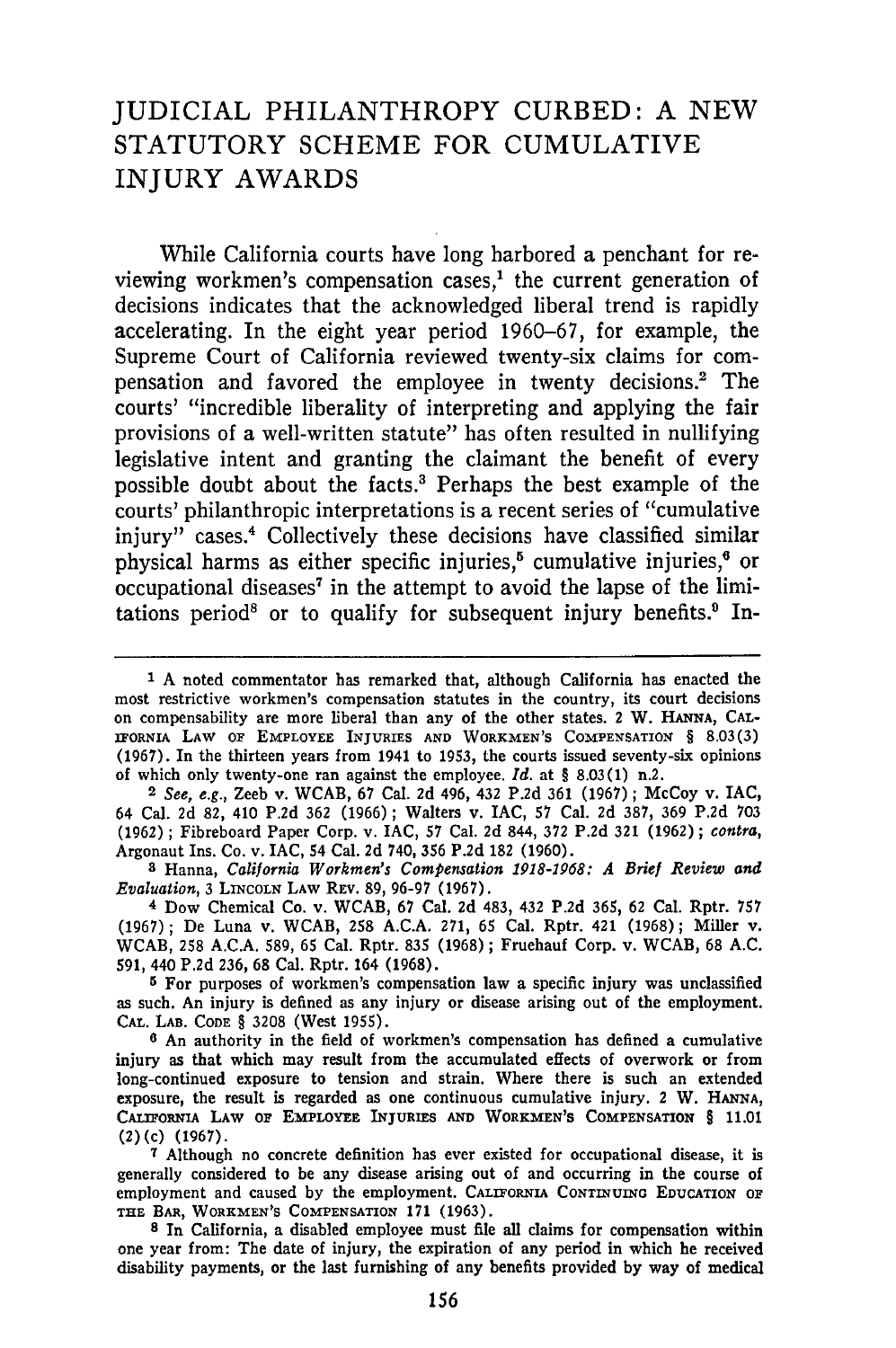#### *COMMENTS*

dividually the courts have held: First, a cumulative injury occurs subsequent to a previous, fully compensated specific injury, even though the extent of the cumulative injury was, in fact, determined prior to the specific injury;<sup>10</sup> second, a specific injury is just "a mere exacerbation" indicative of a later cumulative injury and is submerged in the cumulative injury;<sup>11</sup> lastly, a series of back strains caused by heavy lifting is an occupational disease and the limitations period does not commence until the claimant realizes the industrial origin of his "disease."<sup>12</sup>

In swift riposte the legislature passed three statutes<sup>13</sup> reversing these recent cumulative injury and occupational disease cases. $<sup>14</sup>$ </sup> Unfortunately, both the court of appeal and the legislature appear to have misinterpreted the first case<sup>15</sup> handed down by the supreme court. Thus, some ambiguity may remain despite the legislative effort. However, the statutory clarification may be welcomed solely for its apparent declaration of legislative policy.

This comment will examine the recent case and statutory law involving cumulative injuries and analyze the clash between judicial and legislative policy. Whether the legislature's apparent policy declaration will dampen the liberal spirit of the courts remains to be seen.

# **JUDICIAL** PHILANTHROPY: **RECENT CUMULATIVE** INJURY **CASES**

While the "continuous cumulative" or "repetitive trauma" injury has long been recognized in California, $1^6$  this problematical

**9 CAL. LAB. CODE** § 4750 (West **1955), CAL.** LAB. **CODE** § 4751 (West Supp. **1967). <sup>10</sup>**Dow Chemical Co. v. WCAB, **67** Cal. **2d** 483, 432 **P.2d 365, 62** Cal. Rptr. **757** (1967).

**<sup>11</sup>**De Luna v. WCAB, **258 A.C.A.** 271, **65** Cal. Rptr. 421 **(1968);** Miller v. WCAB, **258 A.C.A. 589, 65** Cal. Rptr. **835 (1968).**

12 Fruehauf Corp. v. WCAB, **68 A.C. 591,** 440 **P.2d 236, 68** Cal. Rptr. 164 **(1968).**

**<sup>13</sup>CAL. LAB. CODE** §§ **0000, 0000, 0000 (1968),** *as amended,* **A.B. 1, 1968** Cal. Stats. 1st Extra. Sess. **1.** (Hereinafter, **CAL. LAB. CODE** §§ **3208.1-2, 5303** (new).)

**<sup>14</sup>[1968]** ASSEMBLY **JOUR. 1st** Extra. Sess. **11.**

**<sup>16</sup>***See* Swezey, *Disease as Industrial Injury in California,* <sup>7</sup>**SANTA CLARA** LAw. **205, 215 (1967).**

or hospital treatment. **CAL. LAB.** CODE § 5405 (West **1955).** The date of injury is that date on which occurred the incident or exposure for which the employee seeks compensation. **CAL. LAB. CODE** § 5411 (West **1955).** In cases of occupational disease, the date of injury is the date when the employee first suffers disability and knows or should know that his disability was caused by his employment. **CAL. LAB. CODE** § 5412 (West **1955).** The case law has added the further stipulation that in the event that an injury is cumulative in nature, the date of injury is deemed to **be** the date of last exposure, that is, the last day of work or the last day the employee was exposed to the elements causing the injury. Firemen's Fund Indem. Co. v. **IAC, 39** Cal. **2d 831, 250 P.2d** 148 **(1952)** ; Beveridge v. IAC, **175** Cal. **App. 2d 592,** 346 **P.2d** 545 **(1959).**

**<sup>15</sup>**Dow Chemical Co. v. WCAB, **67** Cal. **2d** 483, 432 **P.2d 365, 62** Cal. Rptr. **<sup>757</sup>** (1967).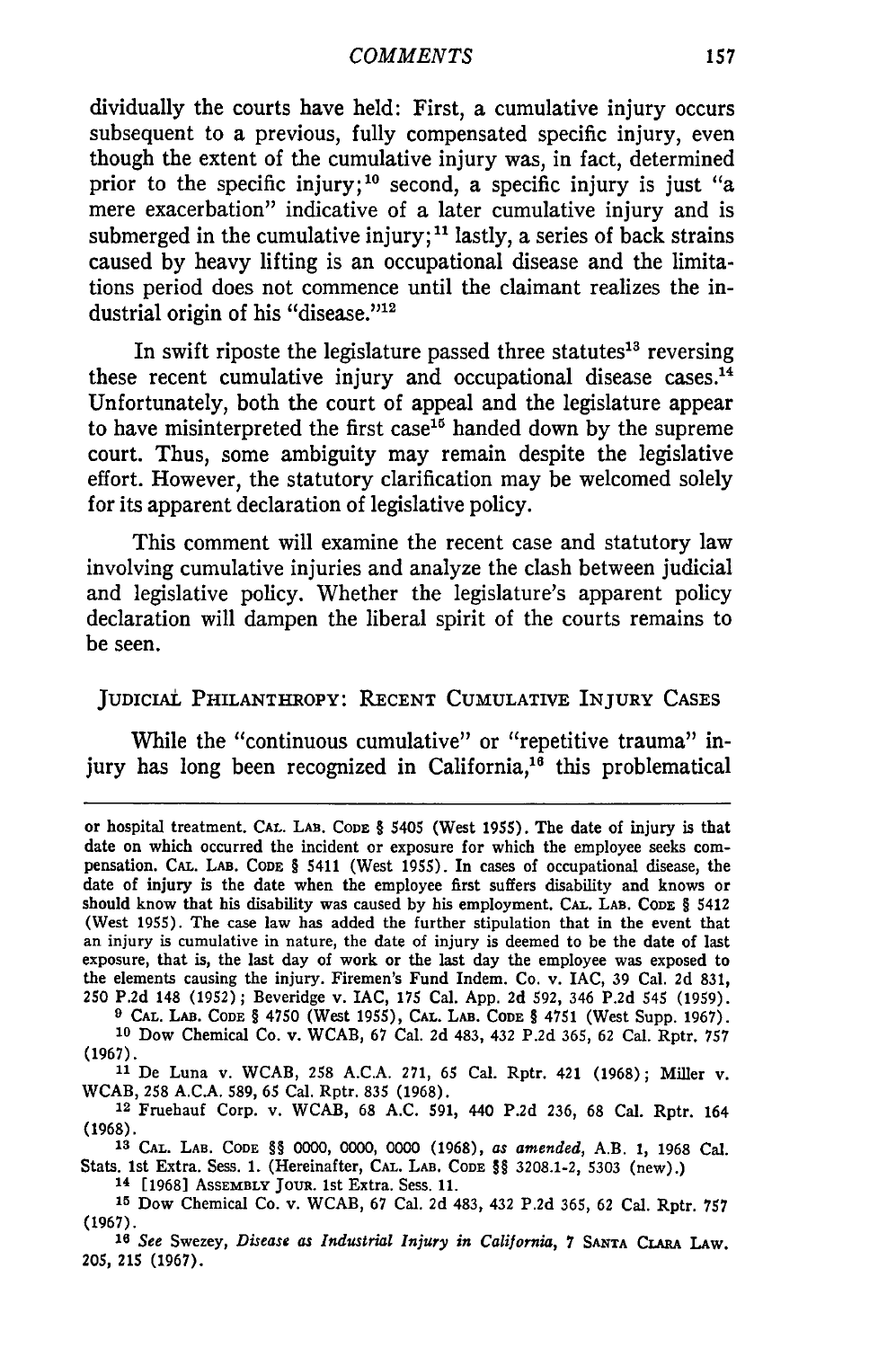area was revived in *Beveridge v. Industrial Accident Commission17* where the court attempted to put to rest the issue of when the socalled "cumulative injury" occurred for purposes of the statute of limitations. The case held that a cumulative injury, for example, a series of minor back strains symptomatic of and resulting in a disabling back injury, occurs on the date of last exposure, when the cumulative effect causes disability.<sup>18</sup>

# *Dow Chemical*

In *Dow Chemical Company v. Workmen's Compensation Appeals Board,19* the claimant suffered back pains caused by lifting heavy equipment. He had suffered specific injuries in 1949, 1960, and 1961, which had left him partially disabled. After leaving his employment on January *2,* 1964 because of the severity of his back injury, he filed claims for disability benefits for the 1949, 1960, and 1961 injuries. This claim was filed April 22, 1965. Claimant, on September 17, 1965, filed another claim alleging permanent disability caused by repetitive trauma from the day he began work in 1946 to January, 1964. The appeals board held: Claimant was not entitled to an award for the 1949 injury; the 1960 injury constituted 10% of his permanent disability which totalled 75%, hence *7Y2* **%** of the permanent disability; the 1961 injury also constituted 10% of claimant's total disability of 75%, hence 7 $\frac{1}{2}$ % permanent disability; and finally, the cumulative injury constituted **80%** of the total disability of 75% and that this equaled 60% of the permanent disability. The board measured the cumulative injury from 1946 to 1960. It then granted a rehearing on the cumulative injury and held that the 15% permanent disability due to the combined effect of the 1960 and 1961 injuries and the **60%** permanent disability due to the cumulative injury entitled claimant to the weekly life pension provided by section 4658 of the Labor Code since his total disability exceeded  $70\%$ .<sup>20</sup> On appeal, the supreme court annulled the board's decision and held that the 1960 and 1961 specific injuries could not be submerged into the 1946-60 cumulative injury since awards had already been made for the specific injuries at the first hearing, thus rendering their compensability res judicata. However, the court further decided that, although the cumulative injury was measured from 1946 to 1960, the date of that injury for pur-

**<sup>17 175</sup>** Cal. App. 2d 592, 346 P.2d 545 **(1959).**

**<sup>18</sup>***Id.* at **595,** 346 **P.2d** at 547.

**<sup>19</sup>67** Cal. **2d** 483, 432 **P.2d 365,** 62 Cal. Rptr. **757 (1967).**

**<sup>20</sup> CAL. LAB. CODE** § **4658** (West Supp. **1967).** Any injury causing permanent **disability of 70% or more entitles the injured employee to** a **life pension based on a percentage of his weekly earnings prior to such injury.**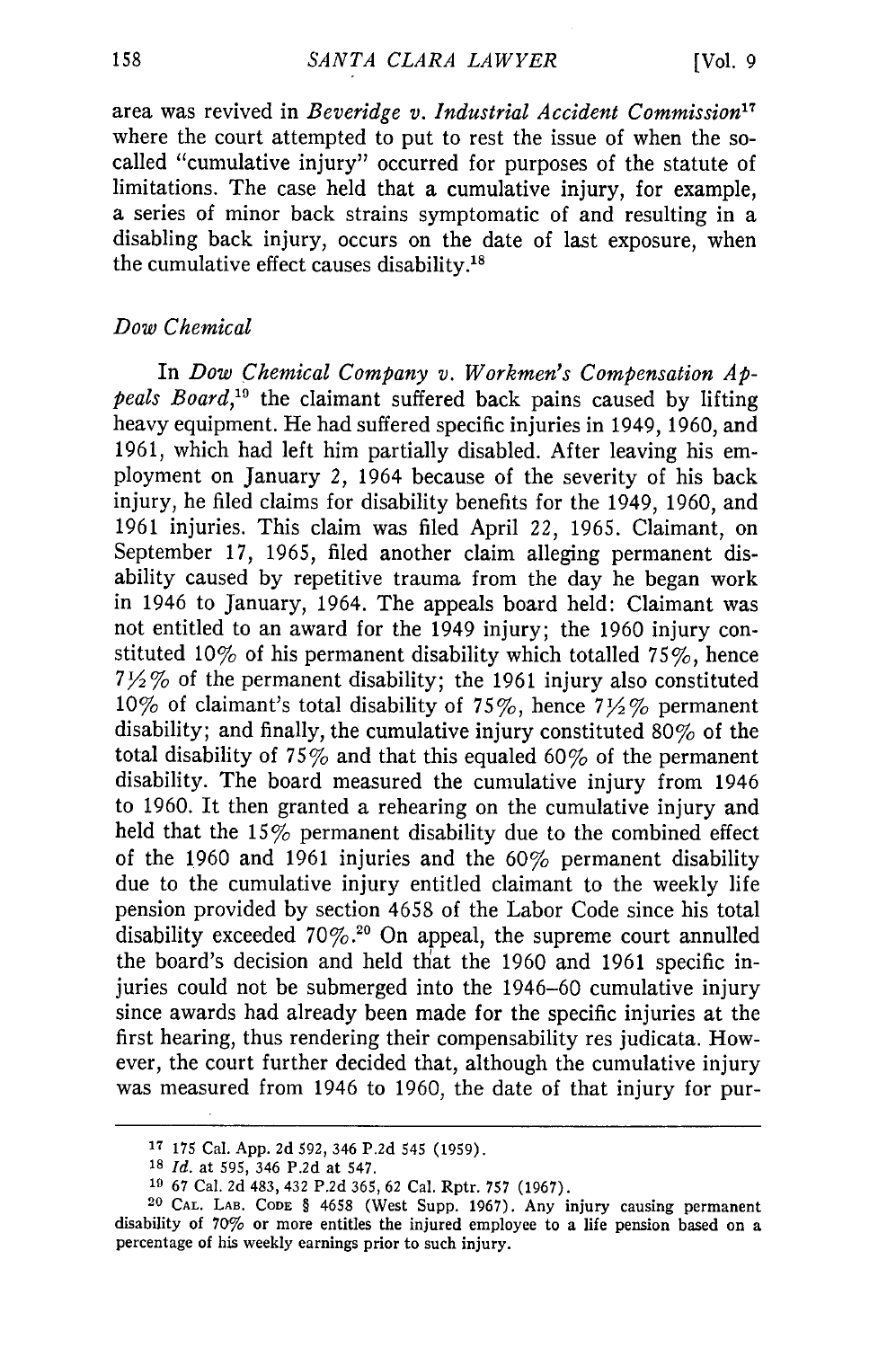#### *COMMENTS*

poses of the subsequent injury statutes<sup>21</sup> must be 1964. The court rationalized that any other result would be unfair to the claimant, since the evidence showed that 50% of his total disability occurred prior to 1960, and that by deducting this 50% and the 15% due to the 1960 and 1961 injuries, only 10% of the permanent disability would have been caused by subsequent injury. Hence, the claimant would not have been entitled to the section 4751 life pension.

The significance of *Dow Chemical* is that for purposes of the subsequent injuries statutes, the court will apply the principle of *Beveridge,* that a cumulative injury is deemed to have occurred on the date of disability (here 1964) although, in reality, it occurred prior to such disability (here 1946 to 1960). The court specifically declined to merge the 1960 and 1961 specific injuries into the cumulative injury. *Dow Chemical* apparently stands for a simple extension of the *Beveridge* principle in subsequent injury cases. Yet later cases cite *Dow Chemical* as authority for conclusions inconsistent with the *Dow* rationale. Such authority is more imaginary than real.

# *De Luna and Miller*

In *De Luna v. Workmen's Compensation Appeals Board,22* the employee suffered a specific injury on July 16, 1962. In 1966, he filed for compensation alleging the specific injury of 1962 and a cumulative injury dating from 1960 to 1966. The appeals board held that the specific injury suffered by the claimant was barred by the statute of limitations.<sup>23</sup> The court of appeals vacated the board's decision and held that the specific injury of 1962 should have been considered an integral part of the cumulative injury claim.24 Moreover, the court held that since the employee filed his claim for cumulative injury within the time allowable, that is, within one year from the date of disability,<sup>25</sup> the statute of limitations did not bar his claim.

The court's interpretation of the specific injury in *De Luna* has a two-fold effect: First, by holding that the specific injury of 1962 was an integral part of the cumulative injury, the court allowed litigation on a claim which would have been barred by the statute of limitations; second, by holding that the 1962 claim was not barred, the court allowed the claimant, upon rehearing, the possi-<br>bility of recovering compensation above that which he would have

**1968]**

**<sup>21</sup> CAL. LAB. CODE** § 4750 (West **1955), CAL. LAB. CODE** § 4751 (West **Supp. 1967).** 22 **258 A.C.A. 271, 65** Cal. Rptr. 421 **(1968).**

**<sup>23</sup> CAL. LAB. CODE** § 5405 (West **1955).** *See* note **8** *supra.*

<sup>24</sup> De Luna v. WCAB, **258 A.C.A. 271, 276, 65** Cal. Rptr. 421, 425 **(1968).**

**<sup>25</sup> CAL. LAB. CODE** §-5405 (West. **1955):.**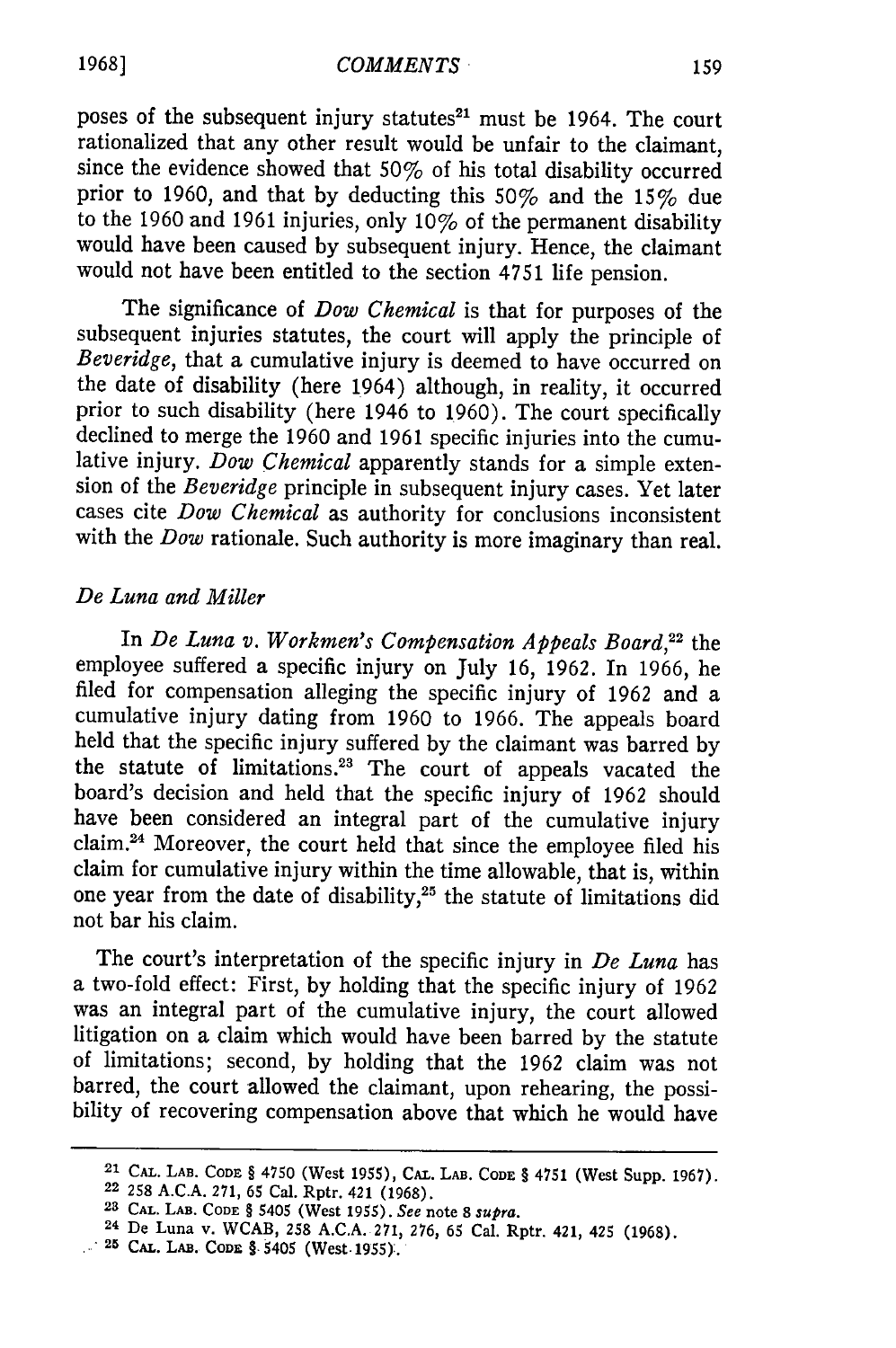received, had only the cumulative injury been litigated. The very essence of the *De Luna* holding is that the court has allowed the specific injury of 1962 to be merged into the cumulative injury of 1966-a result emphatically rejected by the supreme court in *Dow Chemical.*

In *Miller v. Workmen's Compensation Appeals Board,26* the claimant alleged that he suffered injuries from slipping on a piece of wet steel in 1956, lifting a 100 gallon tank in 1957, handling large boilers in 1958, stepping in a hole in 1960, and handling fifty gallon boilers in 1965 which increased the pain in his back. The claimant filed two claims on April 27, 1966: One alleging a hip and back injury in 1956; the other alleging a back injury in 1957 and that the date of treatment for such injury was May *11,* 1966. On June 16, 1966, he filed two additional claims: One alleging cumulative injury from September 24, 1957 through June 10, 1966; the other alleging a back injury between May 20 and May 25, 1965. After reconsideration, the appeals board held: The 1956 injury was not disabling; the 1957 injury was barred by the statute of limitations; and the cumulative injury did not exist. However, it issued an award for the 1965 injury based on 6% total disability.

The court of appeal annulled the appeals board's decision and held:

[T]hat under the rationale of *Beveridge* and *Dow Chemical* the board should have viewed the specific injury of September 19, 1957 as the first of the many exacerbations causing the cumulative injury, and should have taken that injury into consideration in determining whether the applicant sustained a cumulative injury which had its inception on that date.27

The court employed the *Beveridge* principle in finding that the claimant suffered a cumulative injury, and also relied on *Dow Chemical* in determining that the claimant suffered a cumulative injury commencing on September 19, 1957.<sup>28</sup> To support the latter conclusion, the court relied on the following language in *Dow Chemical:* "If the board is permitted to carve up the cumulative injury into segments the results would be unfair."<sup>29</sup> The *Dow Chemical* court did not use this argument for the premise that a specific injury should be considered one of many exacerbations causing a cumulative injury.<sup>30</sup> That court clearly stated that "[a]ny

**<sup>26 258</sup>** A.C.A. 589, **65** Cal. Rptr. 835 (1968).

**<sup>27</sup>***Id.* at 596, 65 Cal. Rptr. at 839.

**<sup>28</sup>***Id.* at 594-95, 65 Cal. Rptr. at 838.

**<sup>29</sup>***Id.* at 595, 65 Cal. Rptr. at 839.

*<sup>30</sup>Dow Chemical* held that to allow the cumulative injury to be carved up into segments would have deprived the claimant of recovery under the subsequent injury statutes.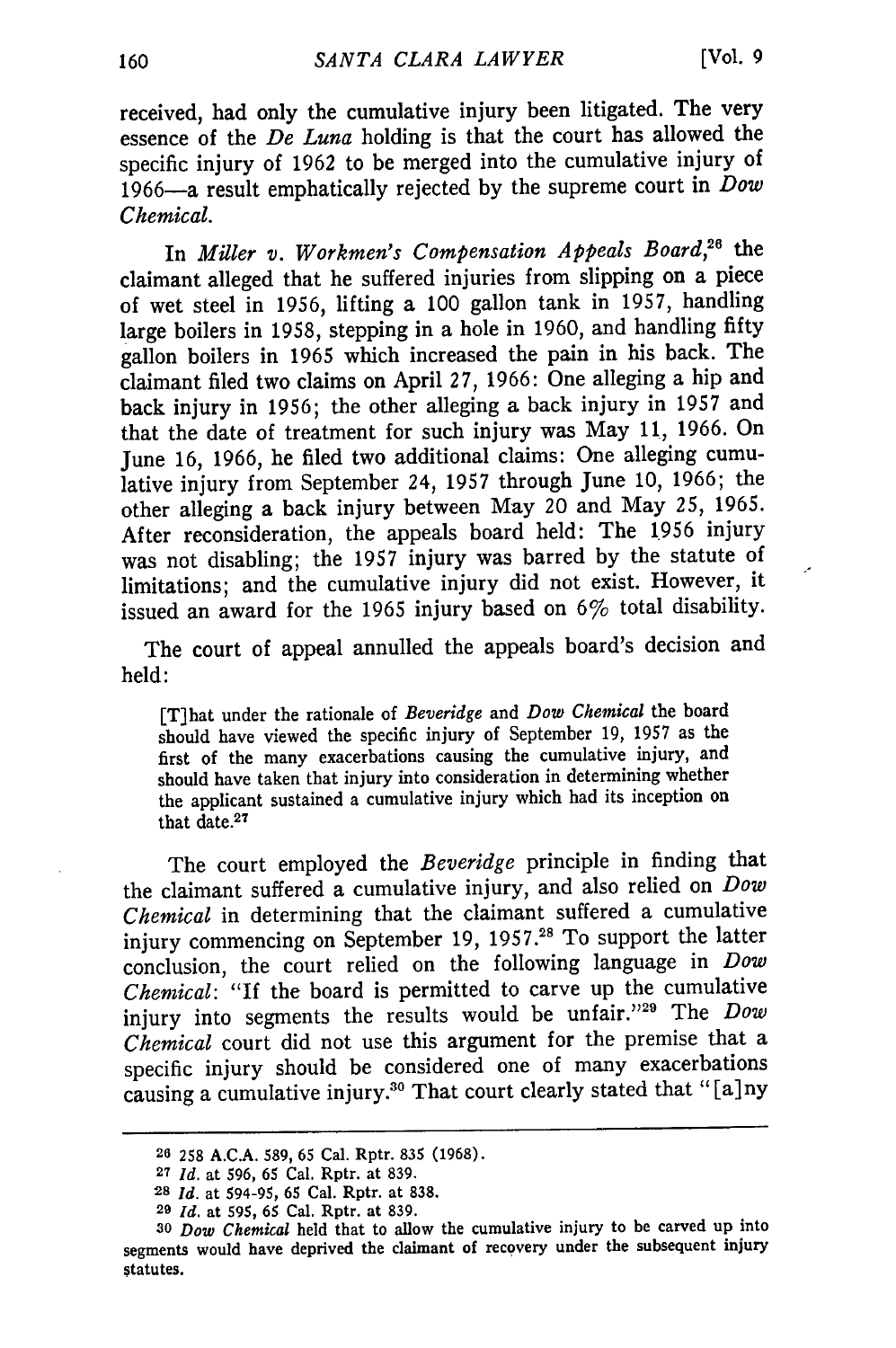#### *COMMENTS*

injury which in itself produces a definable disability should not be submerged into a series of injuries with an award granted for repetitive trauma."<sup>31</sup> Here the injury of 1957 was a definable disability since both the appeals board and the court recognized it as such. $32$ 

Consequently, it seems that the court in *Miller* misunderstood the language of *Dow Chemical.* More significant is the fact that the supreme court seems satisfied with this interpretation of *Dow Chem*ical, since it denied hearing the *Miller* case.<sup>33</sup>

The court of appeal also found error in apportioning disability for the 1965 injury at  $6\%$ . This figure, based upon the first finding of the appeals board, was adopted by the referee during reconsideration by the board and an award was made accordingly. In declaring this award to be error, the court reasoned that in considering claims for cumulative injury which overlap claims of specific injuries, all claims must be considered as one cause of action and must be determined during one proceeding.

In summary, *Miller,* like *De Luna,* held that a series of injuries suffered by an employee can merge into one continuous cumulative injury; and the date of such cumulative injury shall be the date the employee was disabled. *Miller* further held that all questions of disability apportionment resulting from each injury and contributing to the cumulative injury are to be considered as one cause of action during one proceeding.

# Fruehauf

The *Fruehauf Corporation v. Workmen's Compensation Appeals Board"4* case also presents a problem in applying the statute of limitations and determining the relevant date of injury. During the period of his employment, from July 21, 1962 to July 5, 1964, the claimant was required to lift heavy weights up to 80 pounds. In September 1963 he began to experience pains in his back, and thereafter left work for one month pursuant to his doctor's recommendation. On July 2, 1964 he consulted another doctor who recommended his hospitalization. Subsequently, doctors performed an operation on his back which required the removal of intervertebral discs. The doctor informed the claimant in October 1964 that his disability resulted from his work. The claimant filed for compensation benefits on July 12, 1965, more than one year from the date

**<sup>31</sup> Dow Chemical Co. v. WCAB, 67** Cal. **2d** 483, 492, 432 **P.2d** 365, 371, **62** Cal. Rptr. **757, 763 (1967),** quoting James **v.** Republic Indem. Co., **28 CCC 28, 31 (1963). <sup>32</sup>**Miller **v.** WCAB, **258 A.C.A. 589, 596, 65** Cal. Rptr. **835, 839 (1968).**

<sup>&</sup>lt;sup>33</sup> The supreme court denied hearing on the *Miller* case April 10, 1968. Miller v. WCAB, 258 A.C.A. 589, 65 Cal. Rptr. 835 (1968).<br><sup>34</sup> 68 A.C. 591, 440 P.2d 236, 68 Cal. Rptr. 164 (1968).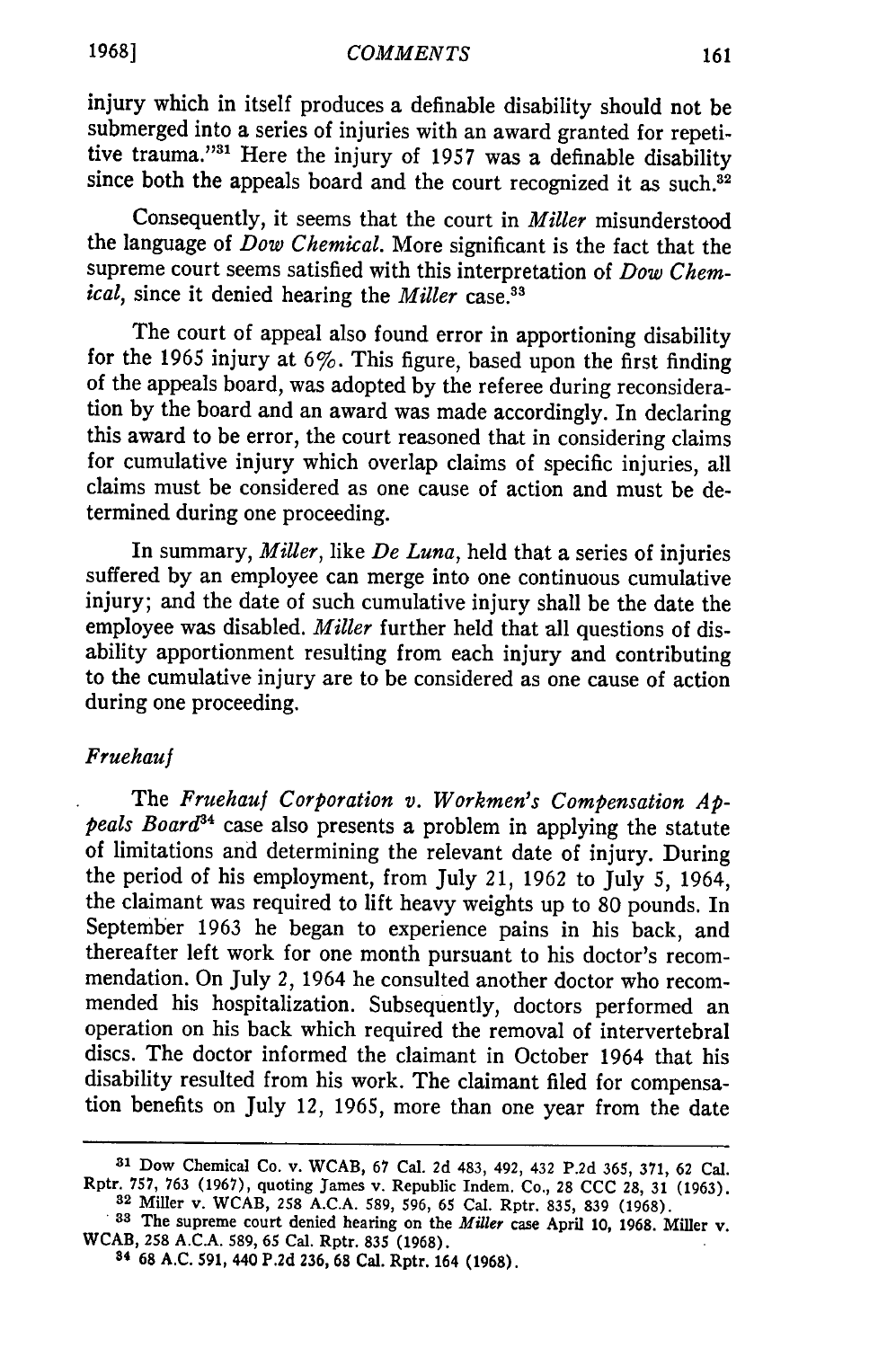of his disability, which the court recognized to have occurred on July 2, 1964.<sup>35</sup> In affirming the decision of the appeals board, the supreme court decided that the claimant was suffering from an occupational disease. Furthermore, it found that the claim was filed within one year from both the date when the disability occurred, and the time when the claimant learned that the disability was caused by his employment. The date of injury was determined by applying the rule in *Marsh v. Industrial Accident Commission,36* which was later codified in section 5412 of the Labor Code.<sup>37</sup>

Although the court applied the date of injury for occupational disease, it recognized that the injury resulted from continuous cumulative traumatic injuries. There is substantial authority concerning the classification of occupational diseases and cumulative injuries.<sup>38</sup> However, the guidelines used to distinguish the two are quite vague. Despite the equivocal definitions of the authorities, the court in *Fruehauf* flatly stated, "[I] t was the legislature's intention to classify injuries resulting from continuous cumulative traumas which are minor in themselves but eventually result in disability as occupational diseases." 39 The court then cited *Dow Chemical* for the proposition that the earliest date on which the limitations period could commence was the date of disability in the case where the employee suffers injury from cumulative traumas or exposures. Finally, the court added the *Marsh* doctrine to this, and concluded that before the statute of limitations can run, the employee must be aware that his disability was of industrial origin.<sup>40</sup>

The end result of *Fruehauf* indicates that the court allowed recovery for an injury not unlike those injuries in *Dow Chemical* and *Miller,* that is, injuries caused by continually lifting heavy equipment. But here, the injury was classified as an occupational disease. Had the court found that this injury was a cumulative injury, as in *Dow Chemical* and *Miller,* the claimant would not have recovered. The court's intent to decide in the employee's favor at any cost seems incredibly clear.

# LEGISLATIVE REACTION: **1968** LABOR CODE AMENDMENTS

While the overall impact of the 1968 statutory changes on judicial policy appears uncertain, nevertheless the legislature's de-

<sup>35</sup>*Id.* at 594, 440 P.2d at **238.**

**<sup>36 217</sup>** Cal. **338, I8 P.2d 933 (1933).**

**<sup>3</sup>T CAL. LAB. CODE** § 5412 **(West 1955).** *See* **note 8** *supra.*

**<sup>38</sup>***See* **Swezey,** *Disease as Industrial Injury in California,* **7 SANTA CLARA LAW. 205, 215 (1967).**

**<sup>39</sup> Fruehauf Corp. y.** WCAB, **68 A.C. 591, 598,** 440 **P.2d 236,** 240, **68** Cal. **Rptr.** 164, **168 (1968).**

**<sup>40</sup>***Id.* at **599,** 440 **P.2d at 241, 68 Cal. Rptr. at 169 (1968).**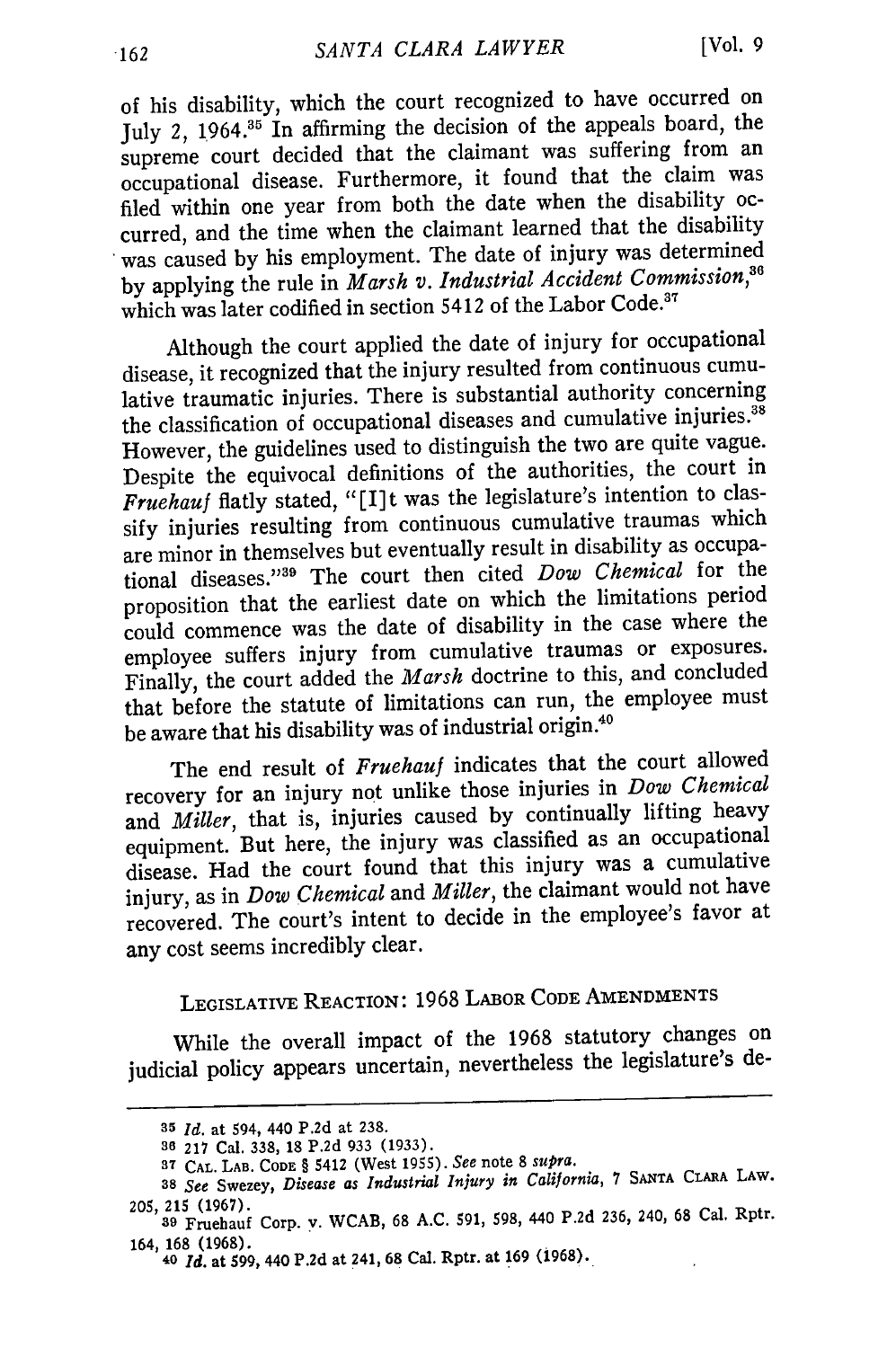sire to overrule the *Dow* quartet is definite.<sup>41</sup> Although the ultimate concern of those cases was preventing the limitations period from running, the new statutes are directed toward eliminating the theories which implemented that concern.

# *Classification of Injuries*

Effective January 1, 1969, an injury arising out of an employment will be either specific or cumulative. Under Labor Code section 3208.1, an injury is specific when it results from one incident or exposure causing either disability or need for medical treatment; <sup>42</sup> the injury is cumulative when it occurs as a result of mentally or physically traumatic activities extending over a period of time, the combined effect of which causes any disability or need for medical treatment. The date of cumulative injury shall be the date of disability caused thereby.<sup>43</sup> Labor Code section 3208.2 provides that, when disability, need for medical treatment, or death results from the combined effect of two or more injuries, all questions of fact and law are to be determined separately with respect to each injury, including apportionment between such injuries, liability for disability benefits, and costs of medical treatment.<sup>44</sup> The effect of these new statutes is to extend and clarify section 3208 of the Labor Code, which defines "injury" to be any injury or disease arising out of the employment.<sup>45</sup>

Reading section 3208.1 (a) in the light of section 5411, the date of specific injury has not changed.<sup>46</sup> The "incident or exposure" causing injury remains the criterion for the date of injury. However, the "incident or exposure" criterion is now qualified in that it must be such as to cause disability or result in need for medical treatment. Taking alone the qualification of disability, the "incident or exposure" causing such disability should depend on interpretation of established definitions of disability. One authority has defined disability as "an impairment of bodily function caused by industrial injury," and it also requires the impairment of earning capacity to be compensable.47 As for the qualification that the "incident or exposure" must result in need for medical treatment, this is apparently

**47 2 W. HANNA, CALIFORNIA LAW OF EMPLOYEE INJURIES AND WORKMEN'S COMPENSATION** § **13.01(1) (1967).**

<sup>41</sup> **[1968] ASSEMBLY JOUR. 1st** Extra. Sess. **11.**

<sup>42</sup> **CAL.** LAB. **CODE** § 3208.1(a) (New).

**<sup>43</sup> CAL.** LAB. **CODE** § **3208.1(b)** (New).

**<sup>44</sup> CAL. LAB. CODE** § 3208.2 (New).

**<sup>45</sup> CAL.** LAB. CODE § 3208 (West 1955).

**<sup>46</sup>**The reason is that under § 3208.1(a) a specific injury is the result **of one** "incident or exposure" causing the disability, and under § 5411 the date of injury is the date of the alleged "incident or exposure" for the consequences of which compensation is claimed.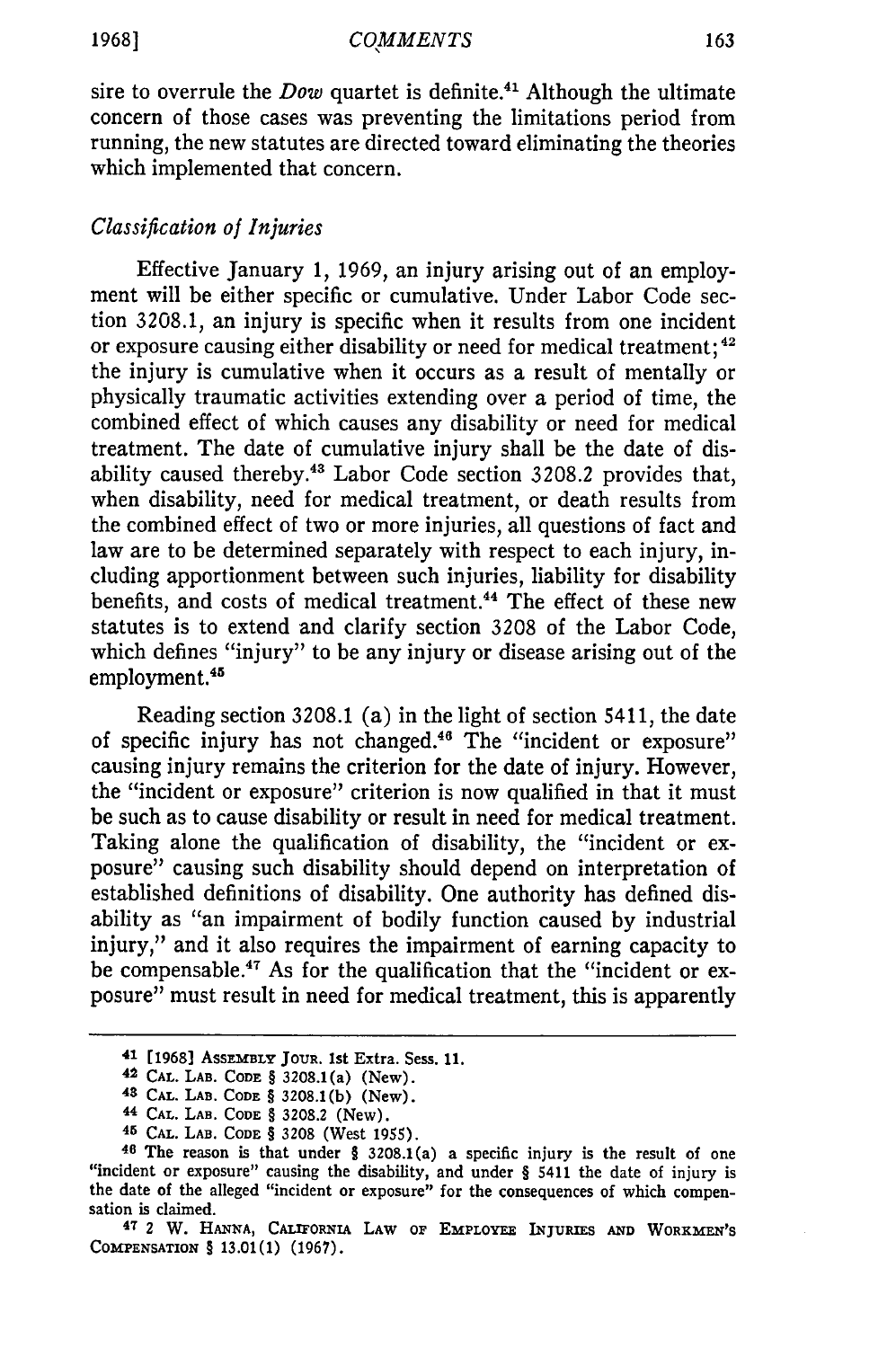$\mathcal{A}^{\text{max}}_{\text{max}}$  , where  $\mathcal{A}^{\text{max}}_{\text{max}}$ 

 $\mathbf{1}$ 

a question of fact. Whether one is in need of medical treatment is a question which could better be answered by doctors or specialists, after reviewing the facts of a given injury and observing the extent of the injury.48

The *Fruehauf* case dealt basically with the problem of classifying an injury. The court recognized that the injury resulted from continuous cumulative traumatic incidents, and decided that the legislature's intention was to classify such injuries as occupational diseases.49 Although the courts should liberally construe workmen's compensation law in favor of the employee,<sup>50</sup> it would appear that the *Fruehauf* court broke all precedent in stretching this policy of liberal construction to find that the claimant's injury was an occupational disease.<sup>51</sup>

Section 3208.1 (b) should preclude a decision such as *Frue*hauf. Analyzing the statutory definition of cumulative injuries,<sup>52</sup> there are three requirements which must be met for cumulative injury to occur: First, there must be a mentally or physically traumatic activity; second, it must extend over a period of time; and finally, it must result in disability or need for medical treatment. In *Fruehauf,* the activities complained of extended over the period of time in which he was employed, from July 21, 1962 to July 5, 1964. Furthermore, the claimant suffered a disability which did require medical treatment-the operation requiring the removal of three intervertebral discs. The first requirement of traumatic activity suggests an intention to create a technical definition.<sup>53</sup> Trauma is defined as "an injury or wound to a living body caused by the application of external force or violence."<sup>54</sup> Apparently the tension and strain involved in lifting heavy weights results from the external application of force on the human body. Therefore, the lifting itself

**52 CAL.** LAB. **CODE** § 3208.1(b) (New).

**<sup>53</sup>**Warren Hanna notes that the only distinction is in the pathology involved. 2 W. **HANNA,** CALIFORNIA **LAW OF EmPLOYEE** INJURIES **AND** WORKMEN'S, **COMPEN-**SATION § 11.01(2)(c) n.18 **(1967).**

**54 WEBSTER'S THIRD NEW INTERNATIONAL** DICTIONARY 2432 **(1966).**

**<sup>48</sup>** The limitations period would then commence after the last furnishing of medical treatment. **CAL. LAB. CODE** § 5405 (West 1955).

**<sup>49</sup>**Fruehauf Corp. v. WCAB, 68 A.C. **591, 598,** 440 **P.2d** 236, 240, 68 Cal. Rptr. 164, 168 (1968).

**<sup>50</sup> CAL. LAB. CODE** § **3202** (West 1955).

**<sup>51</sup>**In the case of Argonaut Ins. Co. v. IAC, **231** Cal. App. 2d 111, 41 Cal. Rptr. 628 (1964), a factual situation is presented not unlike the facts in *Fruehauf.* There the claimant was a construction worker who engaged in labor which demanded lifting heavy equipment. The injury he suffered- required an operation in which two intervertebral discs were removed from his back. The court affirmed the determination of the IAC which held such disability of the claimant to be a cumulative injury. Yet in the face of the *Argonaut* case and others quite similar, the *Fruehauf* court held that the claimant's injury was an occupational disease.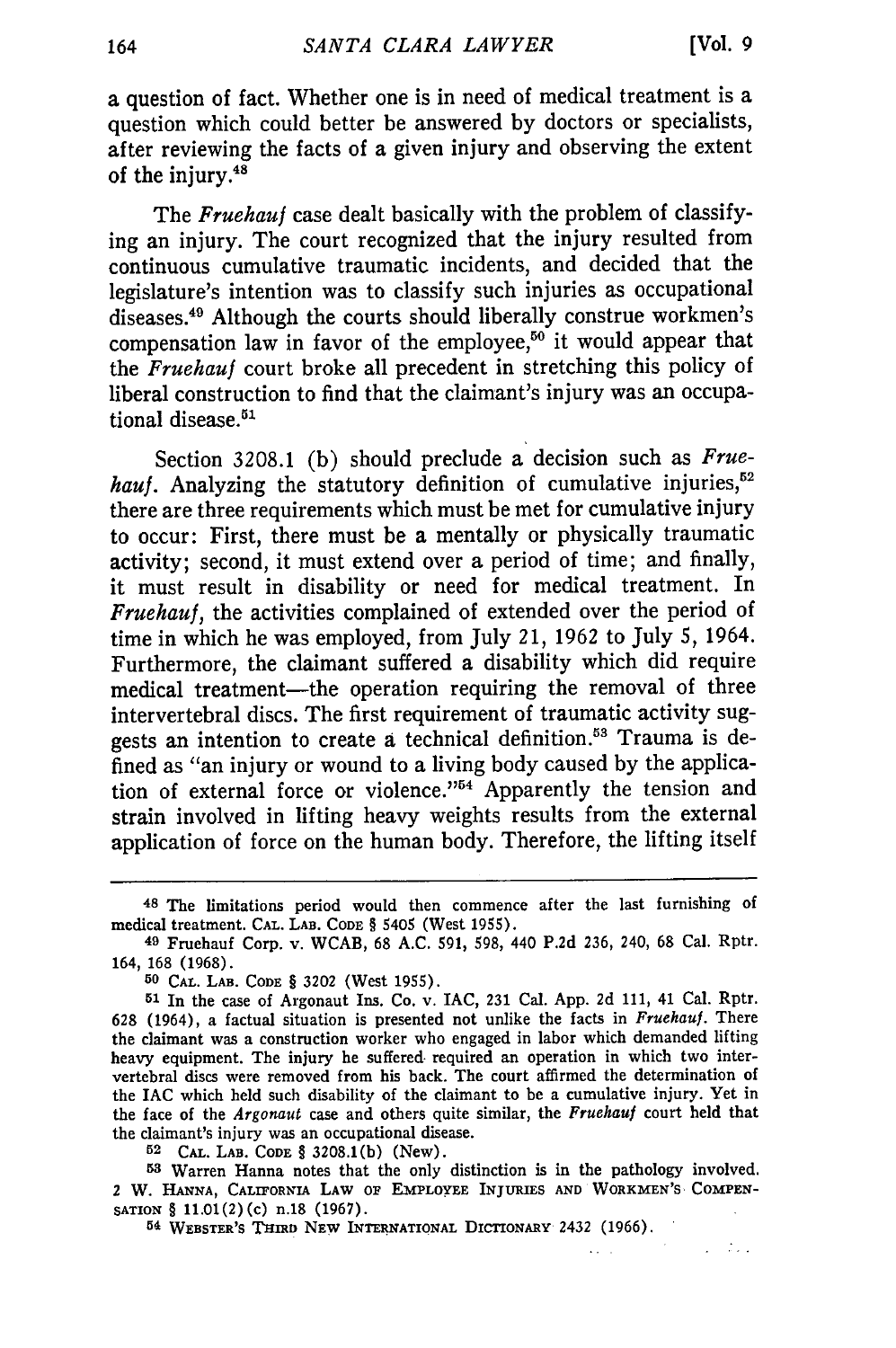is a traumatic activity. It follows that under section 3208.1 the injury in *Fruehauf* must be considered a cumulative injury. This construction would have compelled the court to apply the date of cumulative injury which is now the date of disability.<sup>55</sup> Since the date of disability occurred on July 2, 1964, the statute of limitations would have run out on July 2, 1965. Hence, the claim filed on July *5,* 1965 would have been barred.

# *The Last Exposure Rule*

The new statutes distinguish the cumulative injury from the specific injury in that the former occurs as mentally or physically traumatic activities extending over a period of time. Although the test of possible compensability in each type of injury is still whether it causes disability or results in need for medical treatment, the date of cumulative injury is different than the date of specific injury.

Formerly, the date of injury for a cumulative injury was the date of last exposure,<sup>56</sup> which courts have sometimes interpreted to mean the date of disability.<sup>57</sup> Under the new statute, the date of cumulative injury will be the date of disability exclusively. The last exposure rule appears to be no longer applicable as a device to ascertain the date of injury. In most situations the date of last exposure and the date of disability will concur.

### *The Integration Theory*

Under section 5303 of the Labor Code, only one cause of action can exist for each injury. However, any or all claims arising from that injury may be joined in the same proceeding.<sup>58</sup> The legislature has added to this section the stipulation that no injury shall merge into or form part of another. Also, no award for a cumulative injury can include disability caused by any other injury which causes or contributes to the existing disability.59

This addition to section 5303 appears to be a direct legislative attack on the *Miller and De Luna* cases. In *De Luna* the court ruled that the specific injury of July 16, 1962 should have been considered as an integral part of the claim for cumulative injuries. $60$  This ruling could not stand under the new statutes. Since the injury of 1962 was

**<sup>55</sup> CAL. LAB. CODE** § 3208.1(b) (New). **<sup>56</sup>**Firemen's Fund Indemn. Co. v. **IAC, 39** Cal. 2d 831, 250 P.2d 148 (1952).

**<sup>57</sup>**Beveridge v. IAC, **175** Cal. **App. 2d 592,** 346 **P.2d 545 (1959).**

**<sup>58</sup> CAL.** LAB. **CODE** § **5303** (West Supp. **1967).**

**<sup>59</sup> CAL.** LAB. **CODE** § **5303** (New). **<sup>60</sup>**De Luna v. WCAB, **258 A.C.A. 271, 276, 65** Cal. Rptr. 421, **425 (1968).**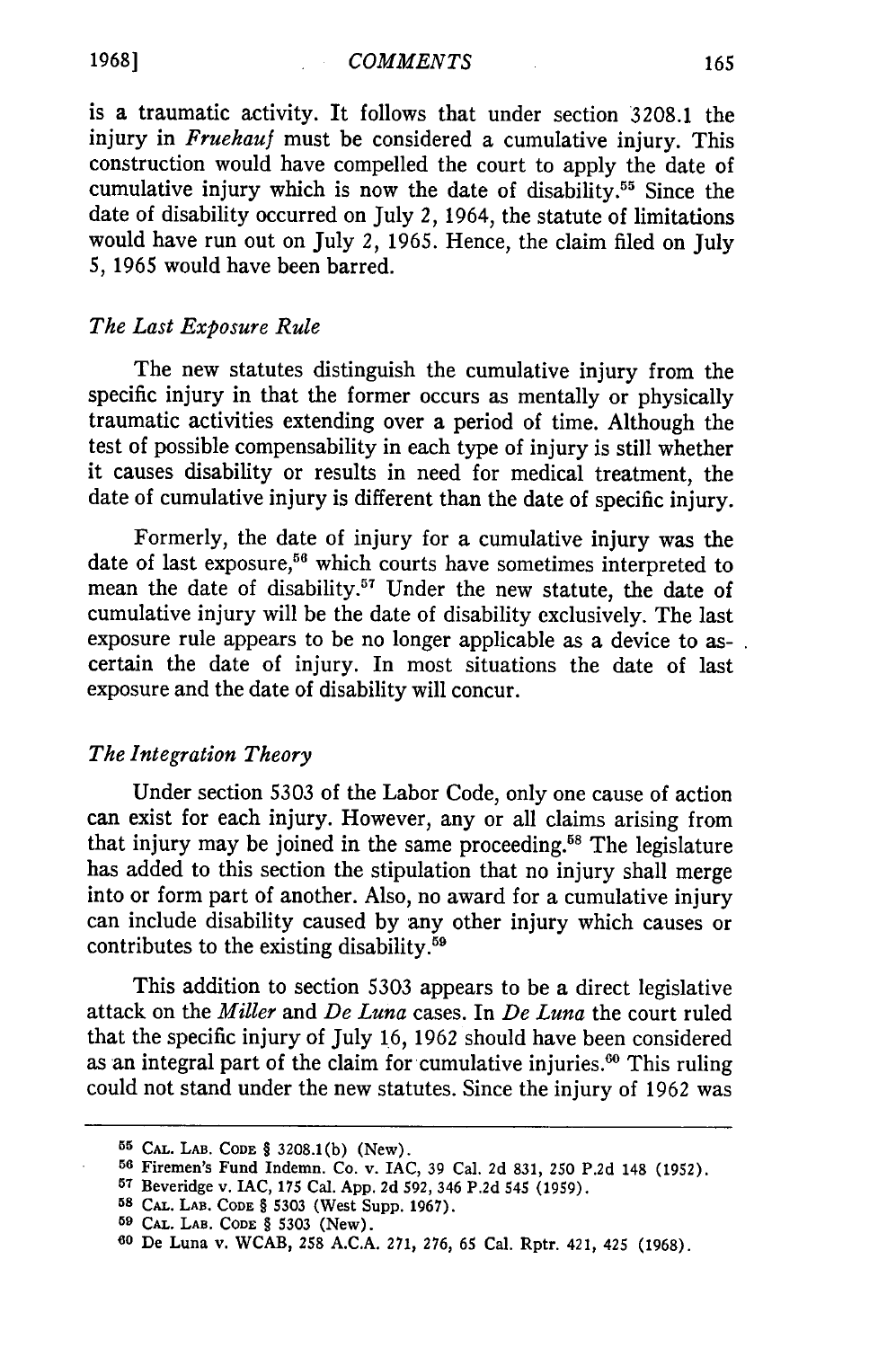an incident or exposure causing the need for medical treatment,<sup>61</sup> and since it did not appear to result from repetitive mentally or physically traumatic activities,<sup>62</sup> the injury *must* now be classified as specific.<sup>63</sup> The treatment which the claimant received for that injury lasted for one month, ending August 16, 1962. By application of the one year statute of limitations,<sup>64</sup> the time period within which he could have filed for compensation pertaining to that specific injury could not have exceeded August 16, 1963. Thus the claim filed in 1966 would have been barred.

Nothwithstanding the bar of that claim, the argument remains that the injury itself could still be considered as an integral part of the cumulative injury claim.<sup>65</sup> However, section 3208.2 requires that all questions of fact and law be separately determined with respect to each injury. As a question of law, the injury of July 16, 1962 is a specific injury within the meaning of section 3208.1 (a). Determining that injury separately, the statute of limitations bars that claim. Any award granted to the claimant for the cumulative injury cannot take into consideration disability caused by the specific injury. Furthermore, section 5303 provides that one injury cannot merge into or form part of a cumulative injury; hence, the incident causing the specific injury of 1962 cannot be considered an integral part of the cumulative injury. Therefore, under the *De Luna* facts, a claimant could now recover an award based solely on the cumulative injury of 1966, and that award would require the exclusion of any disability caused by the barred specific injury of 1962.

In *Miller,* the court's finding was two-fold. First, the alleged specific injuries of 1957 and 1965 contributed to one cumulative injury beginning in 1957. Second, the date of the alleged cumulative injury is the date on which the claimant last received treatment, 1966. The court then ordered the appeals board to "redetermine the three claims involved in one proceeding as a claim for disability benefits for cumulative injury commencing September 19, **1957 ."6**

The findings of fact as stated by the referee are that those injuries contributing to disability were the injury of 1957, rated at  $21\frac{1}{2}\%$  permanent disability, the injury of 1965, rated at 6% permanent disability, and cumulative injury rated at  $12\frac{1}{4}\%$  permanent

**<sup>61</sup> CAL. LAB. CODE** § 3208.1(a) (New).

*<sup>62</sup>* **CAL.** LAB. **CODE** § 3208.1(b) (New).

**<sup>63</sup> CAL.** LAB. **CODE** § 3208.1(a) (New).

**<sup>64</sup> CAL.** LAB. **CODE** § 5405 (West 1955).

**<sup>65</sup>** De Luna v. WCAB, 258 A.C.A. 271, 274, 65 Cal. Rptr. 421, 423 (1968). This was the reasoning used by the court to grant recovery to the claimant for the specific injury.

**<sup>66</sup>**Miller v. WCAB, 258 A.C.A. 589, 596, 65 Cal. Rptr. 835, 839 (1968).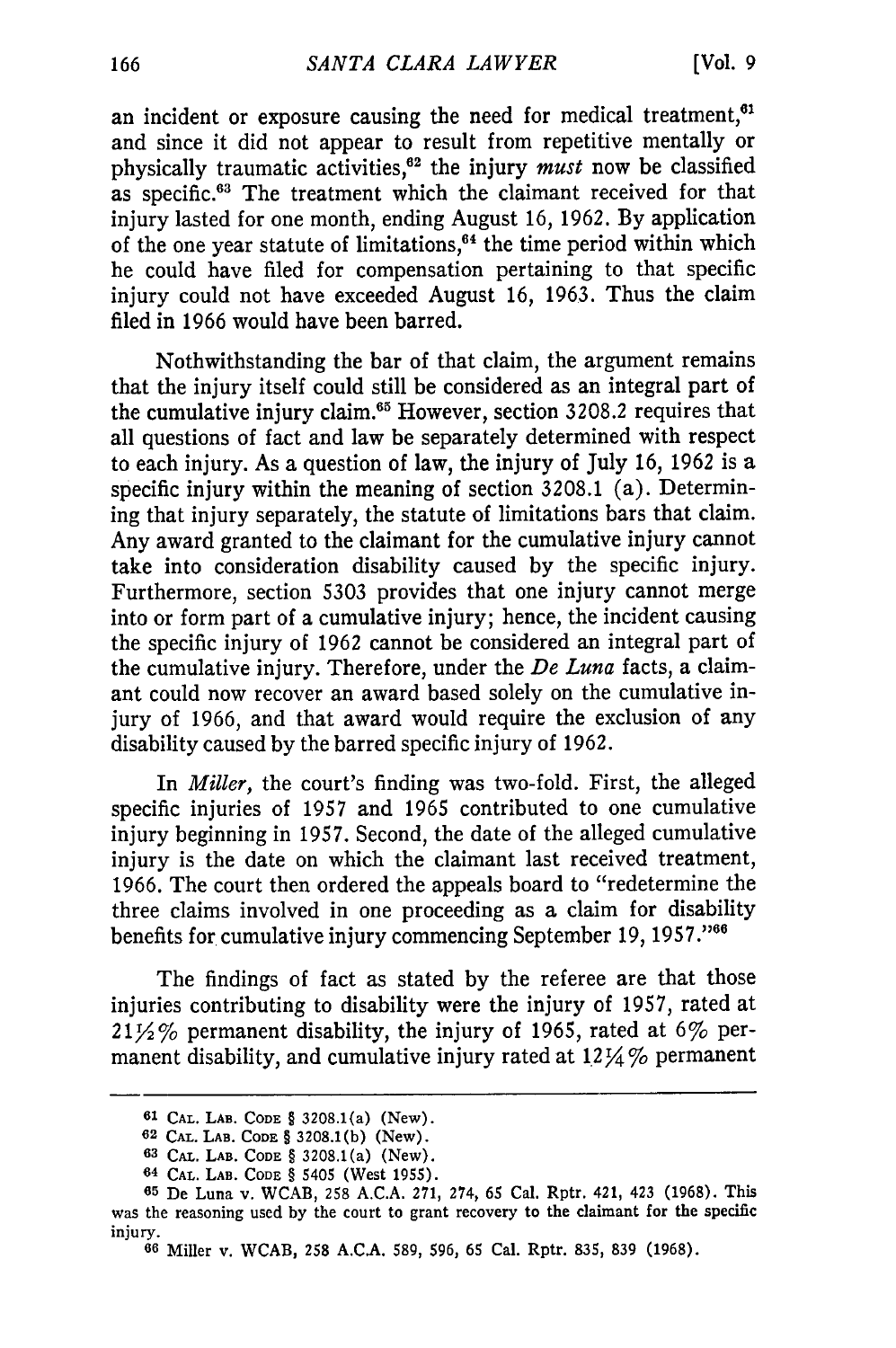disability. The court, by holding that the 1957 and 1965 injuries contributed to the cumulative injury, allowed the appeals board to consider the  $21\frac{1}{2}\%$  and 6% permanent disability from those injuries as a further basis for an award for the cumulative injury, which was only rated at 124 *9'o* permanent disability. The result would be that the claimant's award for cumulative injury could conceivably be based on  $39\frac{1}{2}\%$  permanent disability.

Today, such a decision could not stand. Section 5303 expressly forbids any such merger of injuries for purposes of determining awards. Also, since the injuries of 1957 and 1965 each caused disability to the employee,  $21\frac{1}{2}\%$  and 6% respectively, each is a specific injury within section 3208.1. Finally, by the force of section 3208.2, any award for the cumulative injury in this case must be founded upon evidence independent of the specific injuries of 1957 and 1965. Thus, the specific injury of 1957 would be barred by the statute of limitations. The specific injury of 1965 would be compensable since treatment for that injury extended to June 10, 1966, and the claimant filed for compensation within one year from that date.<sup>67</sup> And of course the cumulative injury claim would be compensable, but limited to its own facts.

# *A Note on Dow Chemical*

While the legislative reaction to the *Miller, De Luna,* and *Fruehauf* cases appears to be well-founded, the attack on *Dow Chemical* seems to be misdirected. Although *Miller* and *De Luna* purport to find approbation for the "integration theory" in *Dow Chemical*, that case specifically disapproved such theory.<sup>68</sup> On the one hand, the cumulative injury measured as occurring between 1946 and 1960 was treated as occurring in 1964 so as to make it subsequent to the 1960 and 1961 specific injuries.<sup>69</sup> On the other hand, the merger theory was specifically rejected.<sup>70</sup> Thus a literal interpretation of section 5303 of the Labor Code would not reverse *Dow Chemical.<sup>71</sup>*It might be argued that the court must have con-

**1968]**

**<sup>67</sup> CAL. LAB. CODE** § 5405 (West 1955).

**<sup>68</sup>** *See* note *30 supra* and accompanying text.

**<sup>69</sup>** The court appears to adopt the *Beveridge* rule of last exposure. It fixes "[Wihat is by necessity a constructive date on which, for the purposes of the subsequent injury statutes, a cumulative injury will be deemed to have occurred. That date is the last day of the period in which the WCAB finds that cumulative injury was received by repetitive exposure to stress or other cause; or if disability does not appear until yet a later date, the time when the employee becomes disabled." Dow Chemical Co. v. WCAB, 67 Cal. 2d 483, 493, 432 P.2d 365, 372, 62 Cal. Rptr. 757, 764 (1968). The court reasoned that the foregoing would be most fair to the employee for purposes of the subsequent injury statutes.

**<sup>70</sup>** *See* note 30 *supra* and accompanying text.

**<sup>71</sup>** "[Plrovided, however, that no injury, whether specific or cumulative, shall,